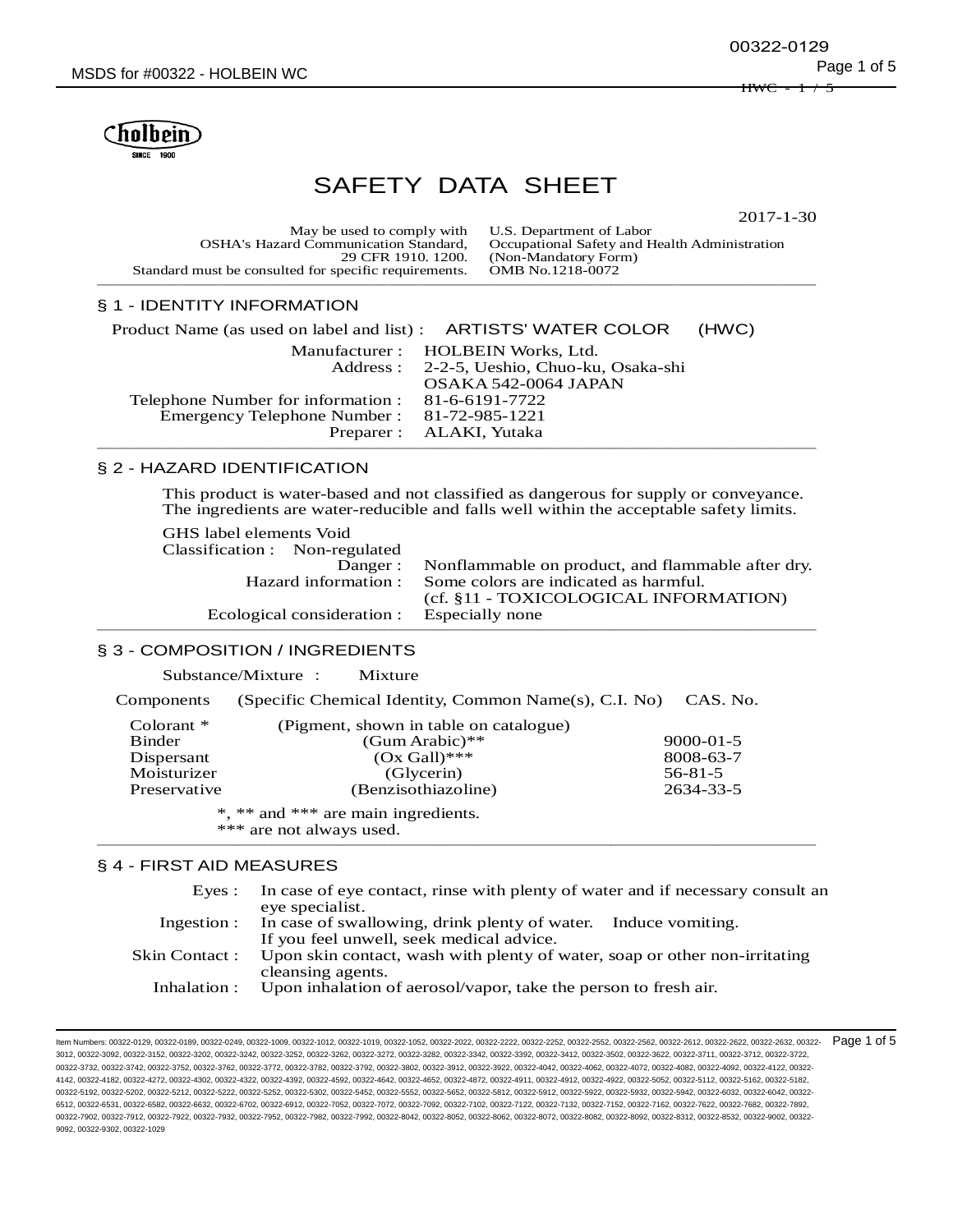If there is difficulty in breathing, medical advice is required. ──────────────────────────────────────────

#### § 5 - FIRE AND EXPLOSION HAZARD DATA

| Flammability:                 | N/A                                                         |
|-------------------------------|-------------------------------------------------------------|
| Flash Point, Ignition Point : | N/A                                                         |
| <b>Combustion Products:</b>   | Formation of carbon dioxide and oxide of metal according to |
|                               | pigment.                                                    |
| Extinguishing Method :        | Regular                                                     |
| Extinguishing Media:          | Water (Foam, Dry powder and Carbon dioxide, if necessary)   |
| Precaution for Firefighters : | Do not inhale combustion gases.                             |
|                               |                                                             |

# § 6 - ACCIDENTAL RELEASE MEASURES

| Accidental Release Measures : Wipe off. | Environmental Precautions : Prevent spills from entering storm sewers or drains and<br>contact with soil. |
|-----------------------------------------|-----------------------------------------------------------------------------------------------------------|
|                                         |                                                                                                           |

# § 7 - HANDLING AND STORAGE

Precautions for Storing : None, especially ──────────────────────────────────────────

# § 8 - EXPOSURE CONTROLS / PERSONAL PROTECTION

Avoid invasion to the eyes or body. Avoid prolonged or repeated contact with skin. Wash mouth or hands well after use. Avoid inhaling aerosols. ──────────────────────────────────────────

#### § 9 - PHYSICAL / CHEMICAL CHARACTERISTICS

|                                                                       | Appearance and Odor: Colored Paste with unique odor                  |  |
|-----------------------------------------------------------------------|----------------------------------------------------------------------|--|
| Specific Gravity (H <sub>2</sub> O = 1) : 1.10 $\sim$ 1.95 (Av. 1.43) |                                                                      |  |
|                                                                       | Boiling Point : Approx. $100^{\circ}$ C                              |  |
| Vapor Density $(Air = 1)$ :                                           |                                                                      |  |
| Vapor Pressure (Butyl Acetate = 1) : $\Rightarrow$ Water              |                                                                      |  |
|                                                                       | Solubility in Water : Can be diluted. Can be influenced after dried. |  |
|                                                                       |                                                                      |  |

### § 10 - HAZARD INFORMATION AND STABILITY

|                                            | Physical Dangers : Nonflammable on product.                             |
|--------------------------------------------|-------------------------------------------------------------------------|
|                                            | Stability: Stable under normal state                                    |
| Reactivity:                                | None                                                                    |
|                                            | Byproducts: Carbon dioxide, oxides of metals and water in case of fire. |
|                                            | No thermal decomposition when stored and handled                        |
|                                            | correctly.                                                              |
| Incompatibility (Materials to Avoid): None |                                                                         |
|                                            |                                                                         |

# § 11 - TOXICOLOGICAL INFORMATION

| Primary Routes of Entry: Dermal, eye contact, inhalation, swallowing            |                                                           |  |
|---------------------------------------------------------------------------------|-----------------------------------------------------------|--|
| Oral Toxicity: Although some of raw materials are pointed as some toxicity, the |                                                           |  |
| toxic act of them is not acute. Toxicity of water colors                        |                                                           |  |
| themselves is not confirmed.                                                    |                                                           |  |
| On pigments, to be noted (see Appendix, Table COLOR INFORMATION):               |                                                           |  |
| Colors named with Cadmium, Vermilion, Naples Yellow and Jaune Brillants:        |                                                           |  |
|                                                                                 | Consists cadmium ingredient. Soluble cadmium in Vermilion |  |
| may influence to fetus and induce kidney or lungs damage.                       |                                                           |  |

ltem Numbers: 00322-0129, 00322-0189, 00322-0249, 00322-1009, 00322-1012, 00322-1019, 00322-1052, 00322-2022, 00322-222, 00322-252, 00322-2552, 00322-2562, 00322-2562, 00322-2612, 00322-2622, 00322-2632, 00322-2632, 00322-3012, 00322-3092, 00322-3152, 00322-3202, 00322-3242, 00322-3252, 00322-3262, 00322-3272, 00322-3282, 00322-3342, 00322-3392, 00322-3412, 00322-3502, 00322-3622, 00322-3711, 00322-3712, 00322-3722, 00322-3732, 00322-3742, 00322-3752, 00322-3762, 00322-3772, 00322-3782, 00322-3792, 00322-3802, 00322-3912, 00322-3922, 00322-4042, 00322-4062, 00322-4072, 00322-4082, 00322-4092, 00322-4122, 00322- 4142, 00322-4182, 00322-4272, 00322-4302, 00322-4322, 00322-4392, 00322-4592, 00322-4642, 00322-4652, 00322-4872, 00322-4911, 00322-4912, 00322-4922, 00322-5052, 00322-5112, 00322-5162, 00322-5182, 00322-5192, 00322-5202, 00322-5212, 00322-5222, 00322-5252, 00322-5302, 00322-5452, 00322-5552, 00322-5652, 00322-5812, 00322-5912, 00322-5922, 00322-5932, 00322-5942, 00322-6032, 00322-6042, 00322- 6512, 00322-6531, 00322-6582, 00322-6632, 00322-6702, 00322-6912, 00322-7052, 00322-7072, 00322-7092, 00322-7102, 00322-7122, 00322-7132, 00322-7152, 00322-7162, 00322-7622, 00322-7682, 00322-7892, 00322-7902, 00322-7912, 00322-7922, 00322-7932, 00322-7952, 00322-7982, 00322-7992, 00322-8042, 00322-8052, 00322-8062, 00322-8072, 00322-8082, 00322-8092, 00322-8312, 00322-8532, 00322-9002, 00322- 9092, 00322-9302, 00322-1029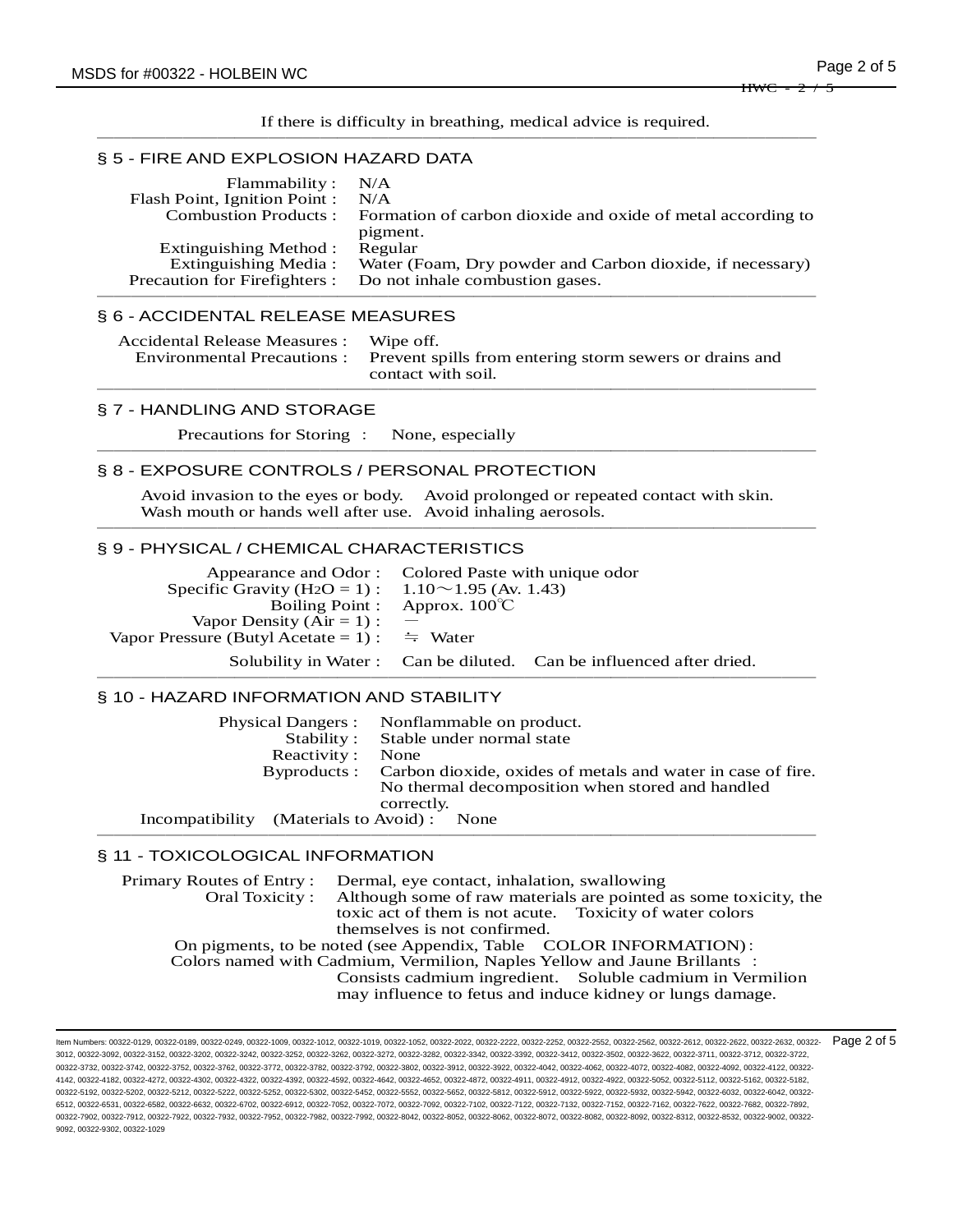|                                            | Cobalt Blue, Cerulean Blue, Cobalt Violet Light:                                                                                                                                                       |
|--------------------------------------------|--------------------------------------------------------------------------------------------------------------------------------------------------------------------------------------------------------|
| Peach Black:                               | Consists cobalt ingredient. Soluble cobalt in Cobalt Violet Light<br>may induce anemia and heart or lungs damage.<br>Contains soluble Copper, induce anemia.                                           |
| Eye irritation $\cdot$<br>Skin irritation: | Irritant to some person, but do not damage the organization<br>Irritant by repeated or prolonged contact, and may cause<br>inflammation.                                                               |
| Inhalation Toxicity:                       | Although some of raw materials are pointed to may stimulate eyes<br>and respiratory organs with their vapor or mists under highly<br>concentrated state, the toxic act of HWC itself is not confirmed. |
|                                            | Carcinogenicity, Sensitization, Mutagenicity, Teratogenicity, Reproductive Toxicity:<br>No data available on products.                                                                                 |

──────────────────────────────────────────

#### § 12 - ECOLOGICAL INFORMATION

Fish Toxicity : Not been certified. ──────────────────────────────────────────

#### § 13 - DISPOSAL CONSIDERATIONS

Dispose in accordance with national and/or local regulations. ──────────────────────────────────────────

#### § 14 - TRANSPORT INFORMATION

| Precautions for Transport : None, especially |  |
|----------------------------------------------|--|
| UN Class : $N/A$                             |  |
| UN Number : $N/A$                            |  |
| Packing Group : N/A                          |  |
|                                              |  |

#### § 15 - REGULATORY INFORMATION

Danger Class : N/A (Not flammable liquid)<br>d Health Law : N/A

Fire Service Law, Industrial Safety and Health Law : N/A<br>Pollutant Release and Transfer Register : N/A Pollutant Release and Transfer Register :

Conforms to ACMI, Art & Creative Materials Institute, under ASTM D 4236.

### § 16 - OTHER INFORMATION

Notice: All information contained herein is for references and guidance for normal use, and not for all conceivable conditions of handling and use. The responsibility for irregular use belongs to user individuals. All information are under our knowledge of today, and not secure the perfection. All information may change according to circumstances. ───────────────────────────────────────────

──────────────────────────────────────────

ltem Numbers: 00322-0129, 00322-0189, 00322-0249, 00322-1009, 00322-1012, 00322-1019, 00322-1052, 00322-2022, 00322-222, 00322-252, 00322-2552, 00322-2562, 00322-2562, 00322-2612, 00322-2622, 00322-2632, 00322-2632, 00322-3012, 00322-3092, 00322-3152, 00322-3202, 00322-3242, 00322-3252, 00322-3262, 00322-3272, 00322-3282, 00322-3342, 00322-3392, 00322-3412, 00322-3502, 00322-3622, 00322-3711, 00322-3712, 00322-3722, 00322-3732, 00322-3742, 00322-3752, 00322-3762, 00322-3772, 00322-3782, 00322-3792, 00322-3802, 00322-3912, 00322-3922, 00322-4042, 00322-4062, 00322-4072, 00322-4082, 00322-4092, 00322-4122, 00322- 4142, 00322-4182, 00322-4272, 00322-4302, 00322-4322, 00322-4392, 00322-4592, 00322-4642, 00322-4652, 00322-4872, 00322-4911, 00322-4912, 00322-4922, 00322-5052, 00322-5112, 00322-5162, 00322-5182, 00322-5192, 00322-5202, 00322-5212, 00322-5222, 00322-5252, 00322-5302, 00322-5452, 00322-5552, 00322-5652, 00322-5812, 00322-5912, 00322-5922, 00322-5932, 00322-5942, 00322-6032, 00322-6042, 00322- 6512, 00322-6531, 00322-6582, 00322-6632, 00322-6502, 00322-6912, 00322-7052, 00322-702, 00322-702, 00322-7122, 00322-7122, 00322-7152, 00322-7152, 00322-7682, 00322-7682, 00322-7682, 00322-762, 00322-7682, 00322-7682, 0032 00322-7902, 00322-7912, 00322-7922, 00322-7932, 00322-7952, 00322-7982, 00322-7992, 00322-8042, 00322-8052, 00322-8062, 00322-8072, 00322-8082, 00322-8092, 00322-8312, 00322-8532, 00322-9002, 00322- 9092, 00322-9302, 00322-1029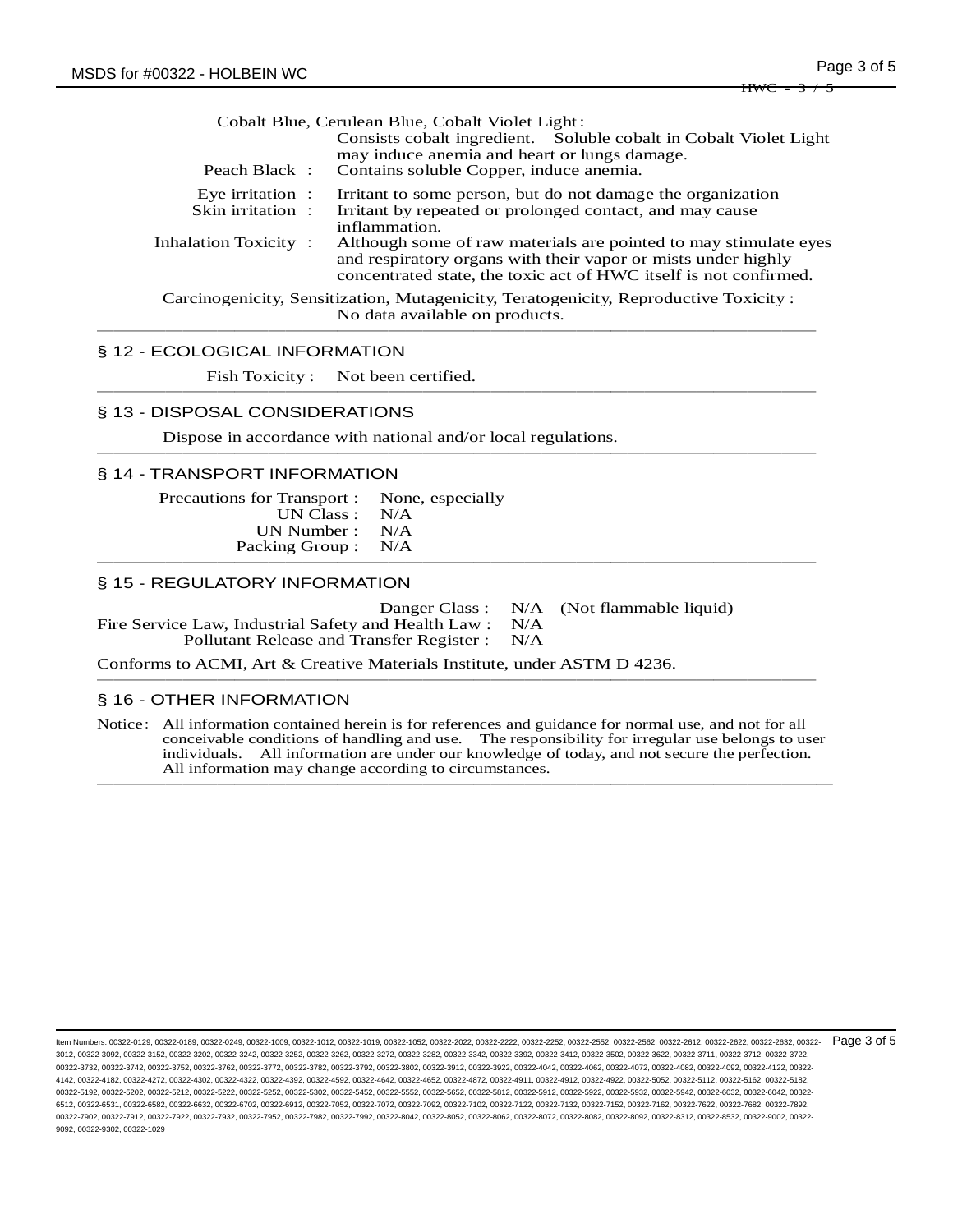# Appendix

# Table COLOR INFORMATION

| Name                        | Notice                   | Classification | Name                         | Notice                   | Classification |
|-----------------------------|--------------------------|----------------|------------------------------|--------------------------|----------------|
| Aureolin                    | Co                       | AP             | Indian Red                   |                          | AP             |
| Bamboo Green                | $\overline{\phantom{a}}$ | AP             | <b>Indian Yellow</b>         | $\overline{a}$           | AP             |
| <b>Blue Grey</b>            | L.                       | AP             | Indigo                       |                          | AP             |
| <b>Bright Rose</b>          | $\overline{a}$           | AP             | Isoindolinone Yellow Deep -  |                          | AP             |
| <b>Bright Violet</b>        |                          | AP             | <b>Ivory Black</b>           |                          | AP             |
| <b>Brilliant Orange</b>     |                          | AP             | Jaune Brilliant #1           | Se-Cd                    | AP             |
| <b>Brilliant Pink</b>       |                          | AP             | Jaune Brilliant #2           | Se-Cd                    | AP             |
| <b>Brown Madder</b>         | L.                       | AP             | Lamp Black                   | $\overline{\phantom{m}}$ | AP             |
| Burnt Sienna                |                          | AP             | Lavender                     |                          | AP             |
| <b>Burnt Umber</b>          | $\overline{\phantom{a}}$ | AP             | Leaf Green                   |                          | AP             |
| Cadmium Green Dee           | C <sub>d</sub>           | AP             | Lemon Yellow                 |                          | AP             |
| Cadmium Green Pale          | C <sub>d</sub>           | AP             | Light Red                    |                          | AP             |
| Cadmium Red Deep            | Se-Cd                    | AP             | Lilac                        |                          | AP             |
| Cadmium Red Light           | Se-Cd                    | AP             | Manganese Blue Nova          | $\overline{a}$           | AP             |
| Cadmium Red Orange          | Se-Cd                    | AP             | Marine Blue                  |                          | AP             |
| Cadmium Red Purple          | Se-Cd                    | AP             | Mars Violet                  | $\overline{\phantom{a}}$ | AP             |
| Cadmium Yellow Deep Se-Cd   |                          | AP             | <b>Mars Yellow</b>           | $\overline{\phantom{a}}$ | AP             |
| Cadmium Yellow Lemon Cd     |                          | AP             | <b>Mineral Violet</b>        | $\overline{\phantom{a}}$ | AP             |
| Cadmium Yellow Light        | C <sub>d</sub>           | AP             | <b>Naples Yellow</b>         | $\operatorname{Cd}$      | AP             |
| Cadmium Yellow Orange Se-Cd |                          | AP             | <b>Neutral Tint</b>          | $\overline{\phantom{a}}$ | AP             |
| Cadmium Yellow Pale         | C <sub>d</sub>           | AP             | Olive Green                  | $\overline{\phantom{a}}$ | AP             |
| Carmine/Alizarin Crimson -  |                          | AP             | Opera                        | $\overline{\phantom{a}}$ | AP             |
| Cerulean Blue               | Co                       | AP             | Payne's Grey                 | $\sim$                   | AP             |
| Cherry Red                  | $\overline{\phantom{a}}$ | AP             | Peach Black                  | Cu                       | CL             |
| Chinese White               | $\overline{a}$           | AP             | Peacock Blue                 | $\overline{a}$           | AP             |
| Cobalt Blue                 | Co                       | AP             | Permanent Alizarin Crimson - |                          | AP             |
| Cobalt Blue Hue             | $\equiv$                 | AP             | Permanent Green #1           | $\overline{a}$           | AP             |
| Cobalt Green                | $\overline{a}$           | AP             | Permanent Green #2           | $\overline{a}$           | AP             |
| Cobalt Green Yellow Shade - |                          | AP             | Permanent Green #3           | $\overline{a}$           | AP             |
| Cobalt Turquoise Light      | Co                       | AP             | Permanent Red                | $\overline{a}$           | AP             |
| Cobalt Violet Light         | Co                       | CL             | <b>Permanent Rose</b>        | $\overline{a}$           | AP             |
| Compose Blue                | $\equiv$                 | AP             | Permanent Violet             | $\overline{a}$           | AP             |
| Compose Green               |                          | AP             | <b>Permanent Yellow Deep</b> | $\overline{a}$           | AP             |
| Compose Green #2            | $\overline{a}$           | AP             | Permanent Yellow Lemon -     |                          | AP             |
| Compose Green #3            | $\overline{a}$           | AP             | Permanent Yellow Light       |                          | AP             |
| Crimson Lake                |                          | AP             | Permanent Yellow Orange -    |                          | AP             |
| Davy's Grey                 |                          | AP             | Perylene Maroon              |                          | AP             |
| <b>Emerald Green</b>        |                          | AP             | Phthalo Blue Red Shade       |                          | AP             |
| Gamboge Nova                |                          | AP             | Phthalo Blue Yellow Shade-   |                          | AP             |
| Gold                        |                          | AP             | Prussian Blue                |                          | AP             |
| Green Grey                  | $\overline{\phantom{0}}$ | AP             | Pyrrole Red                  | $\overline{a}$           | AP             |
| Greenish Yellow             |                          | AP             | <b>Pyrrole Rubin</b>         |                          | AP             |
| Grey of Grey                | $\overline{a}$           | AP             | Quinacridone Gold            | $\overline{a}$           | AP             |
| Hooker's Green              |                          | AP             | Quinacridone Magenta         | $\overline{a}$           | AP             |
| <b>Horizon Blue</b>         | ۳                        | AP             | Quinacridone Red             | $\sim$                   | AP             |
| Imidazolone Brown           |                          | AP             | <b>Ouinacridone Violet</b>   |                          | AP             |
| Imidazolone Lemon           | $\overline{a}$           | AP             | Raw Sienna                   | $\sim$                   | AP             |
| Imidazolone Yellow          | $\overline{a}$           | AP             | Raw Umber                    | $\overline{a}$           | AP             |

ltem Numbers: 00322-0129, 00322-0189, 00322-0249, 00322-1009, 00322-1012, 00322-1019, 00322-1052, 00322-2022, 00322-222, 00322-252, 00322-2552, 00322-2562, 00322-2562, 00322-2612, 00322-2622, 00322-2632, 00322-2632, 00322-3012, 00322-3092, 00322-3152, 00322-3202, 00322-3242, 00322-3252, 00322-3262, 00322-3272, 00322-3282, 00322-3342, 00322-3392, 00322-3412, 00322-3502, 00322-3622, 00322-3711, 00322-3712, 00322-3722, 00322-3732, 00322-3742, 00322-3752, 00322-3762, 00322-3772, 00322-3782, 00322-3792, 00322-3802, 00322-3912, 00322-3922, 00322-4042, 00322-4062, 00322-4072, 00322-4082, 00322-4092, 00322-4122, 00322- 4142, 00322-4182, 00322-4272, 00322-4302, 00322-4322, 00322-4392, 00322-4592, 00322-4642, 00322-4652, 00322-4872, 00322-4911, 00322-4912, 00322-4922, 00322-5052, 00322-5112, 00322-5162, 00322-5182, 00322-5192, 00322-5202, 00322-5212, 00322-5222, 00322-5252, 00322-5302, 00322-5452, 00322-5552, 00322-5652, 00322-5812, 00322-5912, 00322-5922, 00322-5932, 00322-5942, 00322-6032, 00322-6042, 00322- 6512, 00322-6531, 00322-6582, 00322-6632, 00322-6702, 00322-6912, 00322-7052, 00322-7072, 00322-7092, 00322-7102, 00322-7122, 00322-7132, 00322-7152, 00322-7162, 00322-7622, 00322-7682, 00322-7892, 00322-7902, 00322-7912, 00322-7922, 00322-7932, 00322-7952, 00322-7982, 00322-7992, 00322-8042, 00322-8052, 00322-8062, 00322-8072, 00322-8082, 00322-8092, 00322-8312, 00322-8532, 00322-9002, 00322- 9092, 00322-9302, 00322-1029